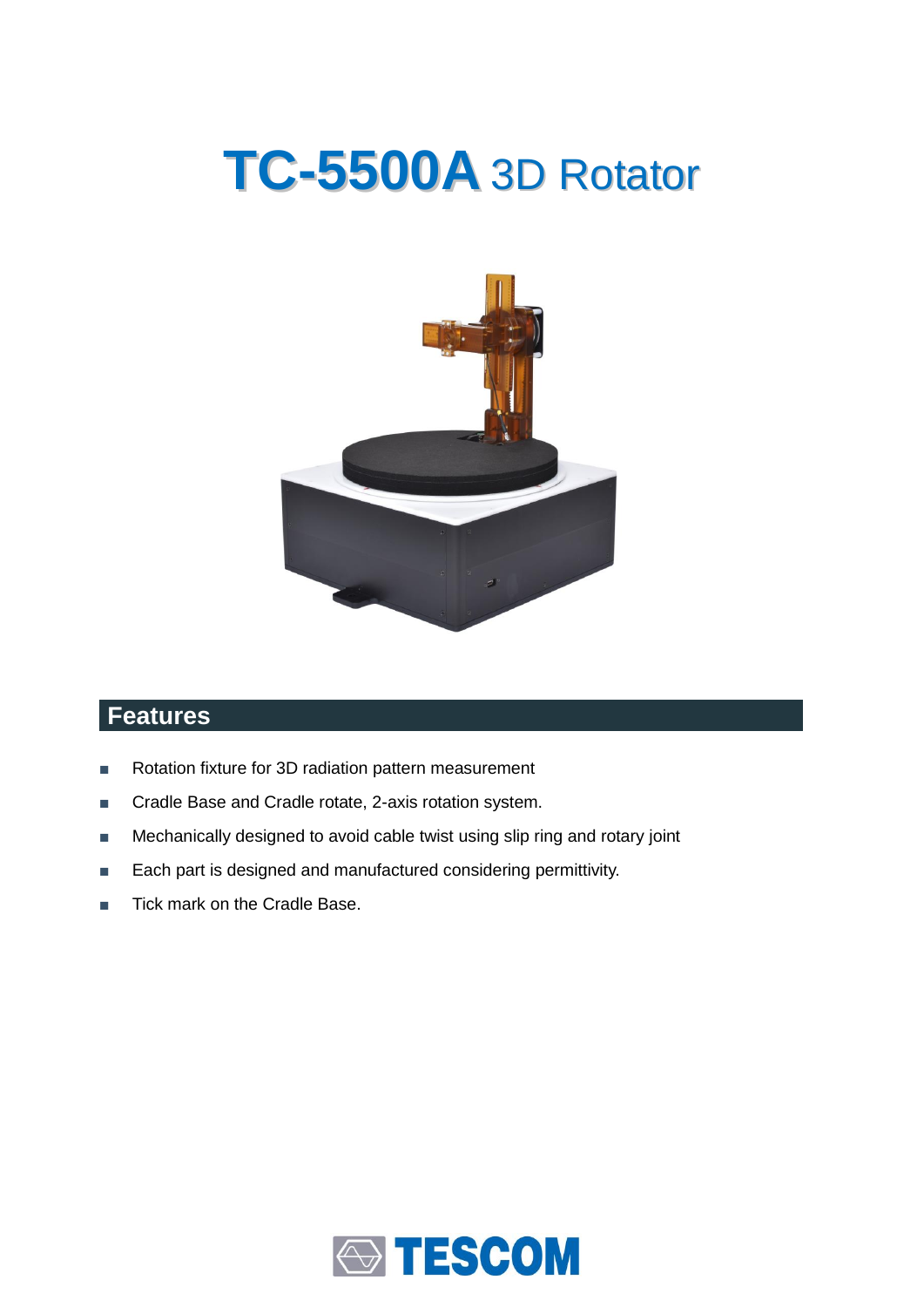

### **Introduction**

In 5G technology, a highly directional beamforming technique is necessary to compensate for the large path loss, so adaptive beamforming (smart antenna) that adjusts the antenna in the optimal direction and beam tracking technology to track the signal are very important.

The 3D Rotator provides precision within  $\pm$  1 ° and reliability of repeated measurements to perform these tests. In order to select the optimum position of the DUT, the DUT holder can be easily adjusted to the  $X / Y / Z$  axis according to the antenna position of the DUT.



The 3D rotator contains 2.92 mm rotary joint to provide DUT with RF signal, by which continuous rotation of AC power or data connection cable using a rotation connector, slip ring without twist is realized.

## **Specifications**

| <b>Mechanical Specifications</b>        |                                            |  |
|-----------------------------------------|--------------------------------------------|--|
| <b>Rotation axis</b>                    | Elevation and Azimuth (Automated / Homing) |  |
| <b>Rotation Range</b>                   |                                            |  |
| Theta-Axis(EL)                          | $0^{\circ}$ ~ 360 $^{\circ}$               |  |
| Phi-Axis(AZ)                            | $0^{\circ}$ ~ 180 $^{\circ}$               |  |
| <b>Rotation Speed</b>                   | Elevation: $12 \sim 13$ RPM                |  |
|                                         | Azimuth: $8 \sim 9$ RPM                    |  |
| <b>Positioning Accuracy</b>             | Elevation & Azimuth $< 1^{\circ}$          |  |
| <b>Material</b>                         | Resin series                               |  |
| <b>Max. DUT Weight</b>                  | $0.5$ kg                                   |  |
| Max. DUT Size (Length x Width x Height) | 162 mm x 76.5 mm x 8.8 mm                  |  |
| <b>Control Interface</b>                | USB, Ethernet                              |  |
| <b>Power Supply</b>                     | 24 V DC Adapter                            |  |
| Size (Length x Width x Height)          | 443 mm x 400 mm x 427 mm                   |  |
| Weight                                  | Approx. 18 kg                              |  |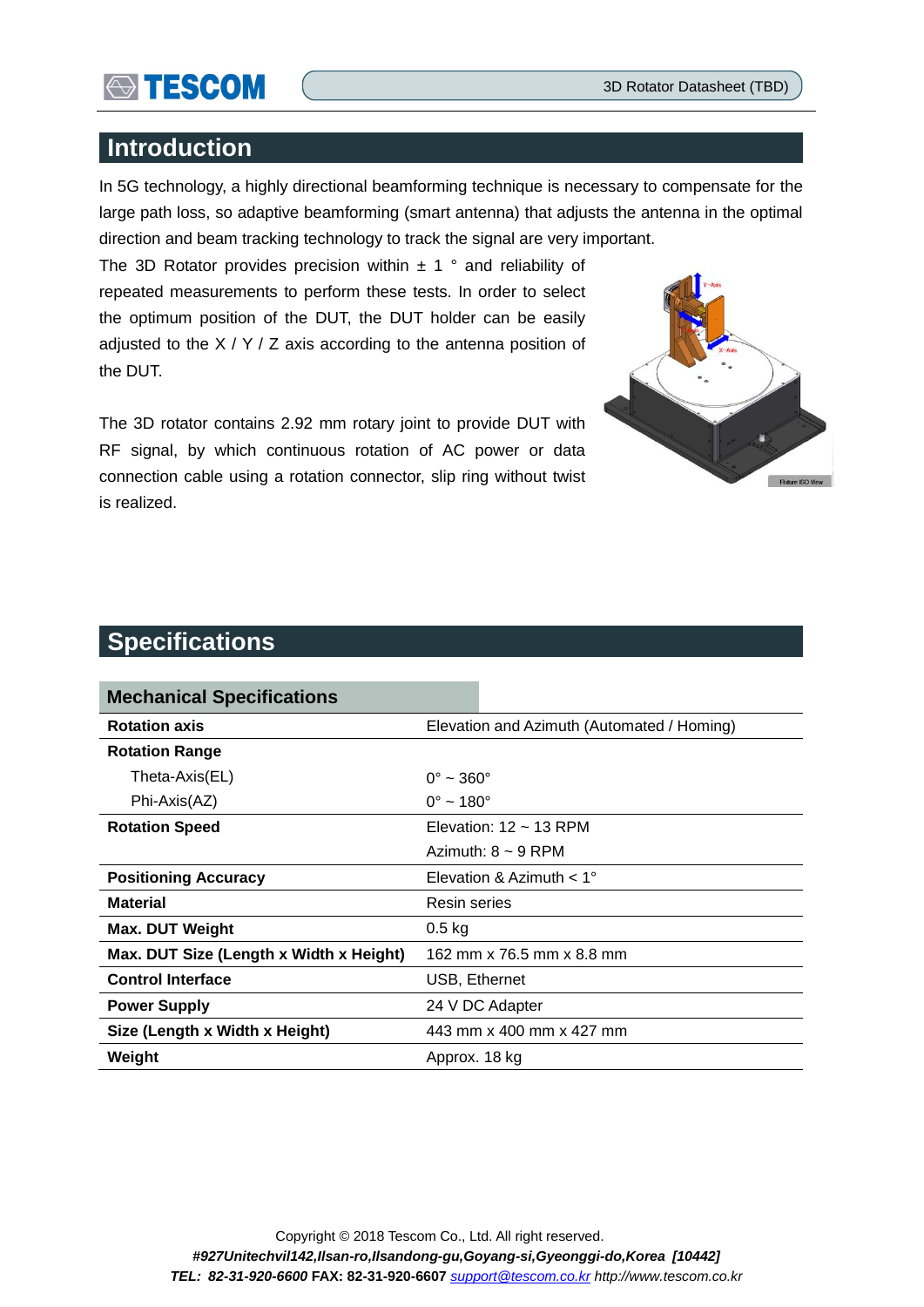

3D Rotator Datasheet (TBD)

#### **Rotator Dimensions**

**3D Rotator :** 443(L) x 400(W) x 427(H) mm





<Front View>

- ② Cradle Support
- ③ Cradle Base
- ④ DUT Holder

#### **Rotation Axis**



Copyright © 2018 Tescom Co., Ltd. All right reserved. *#927Unitechvil142,Ilsan-ro,Ilsandong-gu,Goyang-si,Gyeonggi-do,Korea [10442] TEL: 82-31-920-6600* **FAX: 82-31-920-6607** *[support@tescom.co.kr](mailto:support@tescom.co.kr) http://www.tescom.co.kr*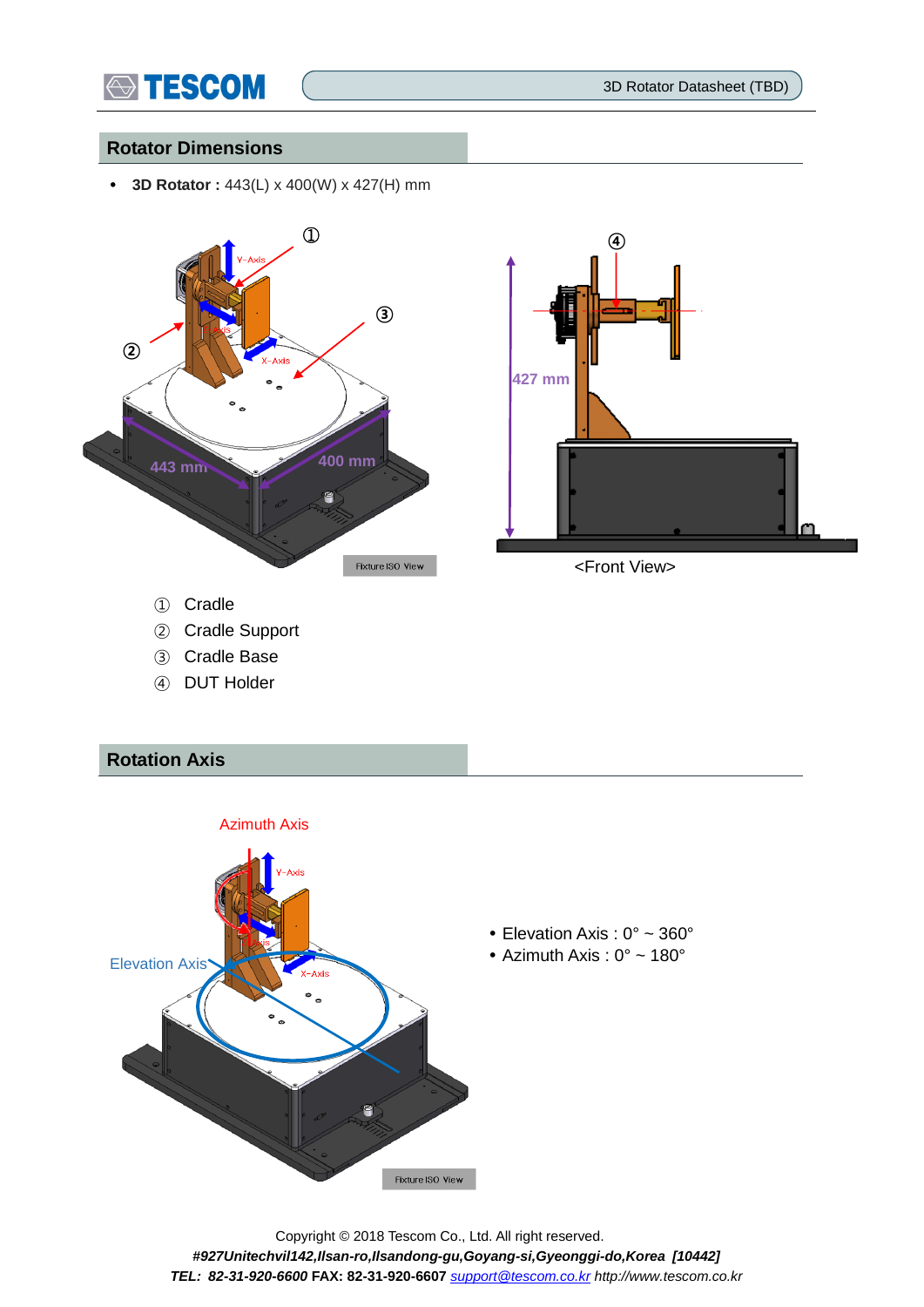

3D Rotator Datasheet (TBD)

#### **Optional DUT Holder**